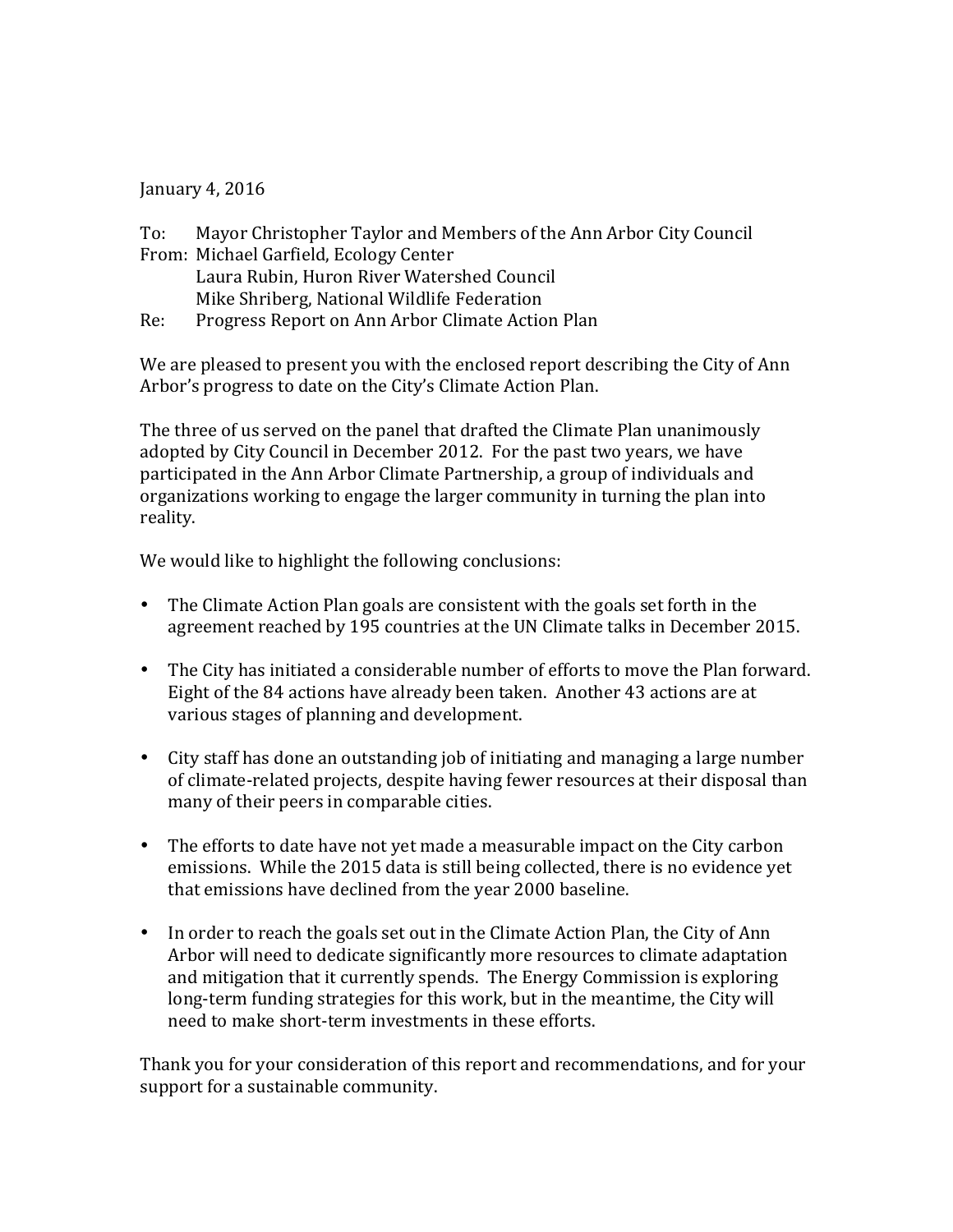

### **OVERVIEW**

Adopted in 2012, Ann Arbor's Climate Action Plan set two new targets to reduce community-wide greenhouse gas (GHG) emissions.



### **PROGRESS**

From the most recent GHG inventory in 2010, Ann Arbor's community-wide GHG emissions grew slightly, increasing .8% between 2000 and 2010. The City is working to update emissions estimates for 2015.

Ann Arbor's CAP identifies **84 actions** to reduce community-wide GHG emissions. If all actions in the plan are implemented and population growth does not exceed estimates, Ann Arbor could reach its goal of reducing GHG emissions 25% by 2025. Like many other cities, reaching a 2050 target will require additional shifts and priorities among existing and as yet developed technologies and policies. The CAP also includes five strategies to enable Ann Arbor to adapt to changes in climate. The CAP actions are organized into four main sections. This report provides a summary of progress, projects underway or in-progress, and key partners for each of the **four main categories and for adaptation.**

|                                         | <b>Underway</b> | <b>In-Progress</b> | <b>Still Getting</b><br><b>Started</b> |
|-----------------------------------------|-----------------|--------------------|----------------------------------------|
| <b>Energy &amp;</b><br><b>Buildings</b> |                 | 11                 | 13                                     |
| Land Use &<br><b>Access</b>             | 3               | 11                 |                                        |
| <b>Resource</b><br><b>Management</b>    | $\mathcal{P}$   | 15                 | 8                                      |
| <b>Community</b><br>& Health            |                 | 6                  | 5                                      |



**For a complete list of actions download the Climate Action Plan at: a2energy.org/climate**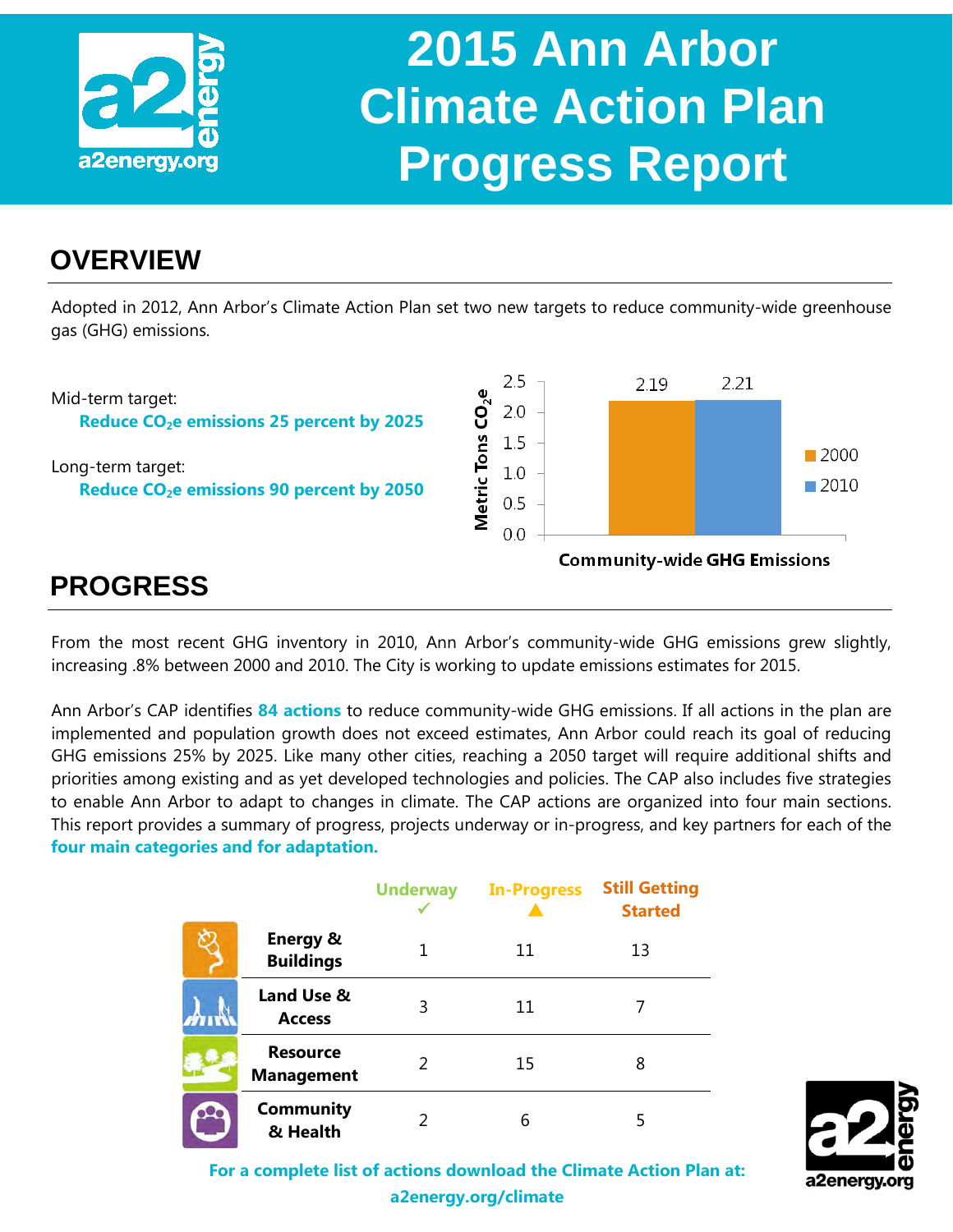### **For a complete list of actions download the Climate Action Plan at: a2energy.org/climate**

### **ACTIONS**

### **Underway**

- Property Assessed Clean Energy Program
- ArborBike Bikeshare Program
- Green Streets Policy
- Urban and Community Forest Management Plan
- a2energy.org Energy Efficiency Resources Website
- $\checkmark$  Green Infrastructure Stormwater Model Calibration and Analysis
- Wet Weather Technical Oversight Advisory Group
- Drive Electric Ann Arbor Partnership
- Revised Stormwater Standards
- $\checkmark$  CodeRed<sup>™</sup> Emergency Notification System

### **In-Progress**

- Energy Efficiency at Affordable Housing Sites
- Rental Housing Energy Efficiency Programs
- **A Community Biodigester**
- **A Community Renewable Energy Projects**
- Waste Less: Solid Waste Resource Plan
- ▲ Zero Waste Events
- **AIncreased Recycling**
- **A Organics Management Plan**
- Sustainable Funding for Community Energy Efficiency Program
- Ann Arbor Climate Partnership Community **Outreach**
- ▲ Flood Mitigation
- ▲ Climate Adaptation in Capital Planning

### **KEY PARTNERS**

### **Ann Arbor Climate Partnership (A2CP)**

Brings together community stakeholders to implement the climate action plan

### **Downtown Development Authority**

Installed electric vehicle infrastructure downtown and developing Downtown Street Design Manual

### **DTE Energy Multi-Family Program**

Partnered with the City to design a pilot program targeted at multi-family rental properties

### **Ecology Center**

Coordinates Ann Arbor 350 and the A2CP to help Ann Arbor residents to reduce the community's carbon footprint

#### **getDowntown Program**

Encourages downtown employees to commute sustainably

**Huron River Watershed Council** Leads Climate-Resilient Communities effort

**Michigan Department of Community Health** Developed health impact assessment of targeted tree planting in Ann Arbor

### **Office of Emergency Management**

Coordinates city emergency planning for weatherrelated and other disasters

### **Recycle Ann Arbor**

Runs the curbside recycling collection program, operates the ReUse Center, and the drop-off station

### **TheRide**

Manages public transit systems in the Ann Arborarea and implementing expanded services plan

**University of Michigan Climate Center** Provides technical assistance and local climate data

**Urban Sustainability Directors Network (USDN)** Offers lessons learned from communities across North America

### **Washtenaw County**

Coordinates public health and outreach, provides weatherization assistance, and partners in stormwater management

### **Washtenaw County Food Policy Council**

County-appointed board working on local food issues, like food waste packaging





Volunteer Citizen Tree Pruners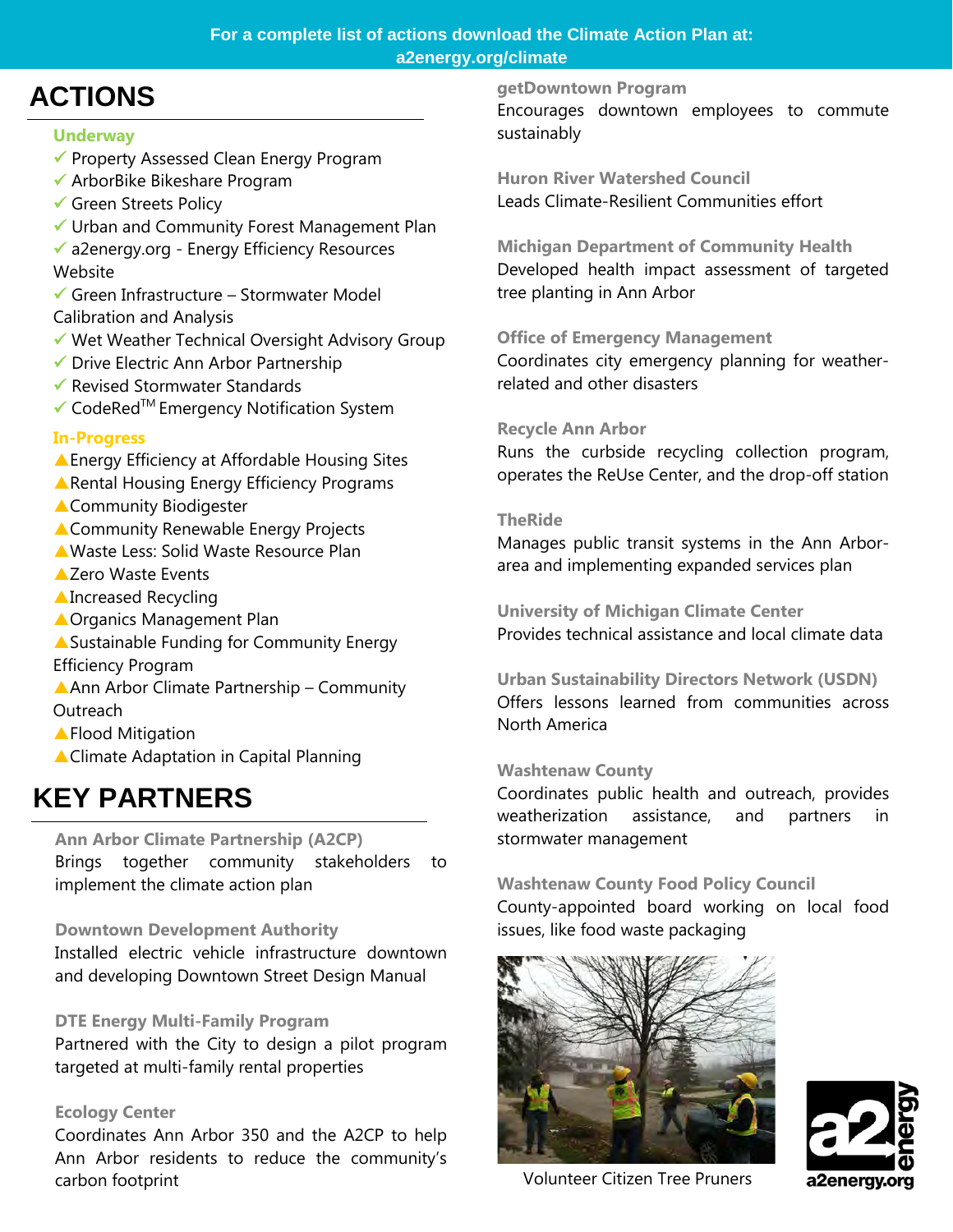

# **Energy & Buildings**

Goals:

High Performing Buildings Energy Source Renewable Energy

### **OVERVIEW**

In 2012, Ann Arbor City Council adopted its first Climate Action Plan (CAP), which set goals to **reduce community-wide greenhouse gas emissions (GHG) 25% by 2025 and 90% by 2050**.

Buildings in Ann Arbor make up 77% of total emissions. To reach our reduction goals, the City and residents need to reduce energy use in buildings through energy efficiency and the use of renewable and low/no carbon energy sources.



Energy & Buildings actions amount to 80 percent of the total emissions  $(381,607$  MTCO<sub>2</sub>e) reduced by implementing all actions from the CAP

The Energy & Buildings section of the CAP includes over 25 actions.



### **Status of Actions in Energy & Buildings**



#### **Community-wide GHG Emissions**

Community-wide greenhouse gas (GHG) emissions grew .8% from 2000 to 2010.

### **LEADING THE WAY**

### **EB-9 (Underway): Property Assessed Clean Energy (PACE) Estimated Annual Reduction: 385 MTCO<sub>2</sub>e**

Ann Arbor launched the first PACE program in the state of Michigan and in its first round loaned over \$500,000 to local property owners to increase energy efficiency in their buildings. Kerrytown Market & Shops, Big Boy Restaurant, Arrowwood Hills Cooperative, and the downtown Goodyear Building participated in the first round.

### **EB-2 (In-Progress): Energy Efficiency at Affordable Housing Sites**

The Ann Arbor Housing Commission is retrofitting its properties to meet Enterprise Green Communities Standards of energy efficiency. New construction at the N. Maple, Lower Platt, and White/State/Henry sites are all planned to meet the standards.



**For a complete list of actions download the Climate Action Plan at: a2energy.org/climate**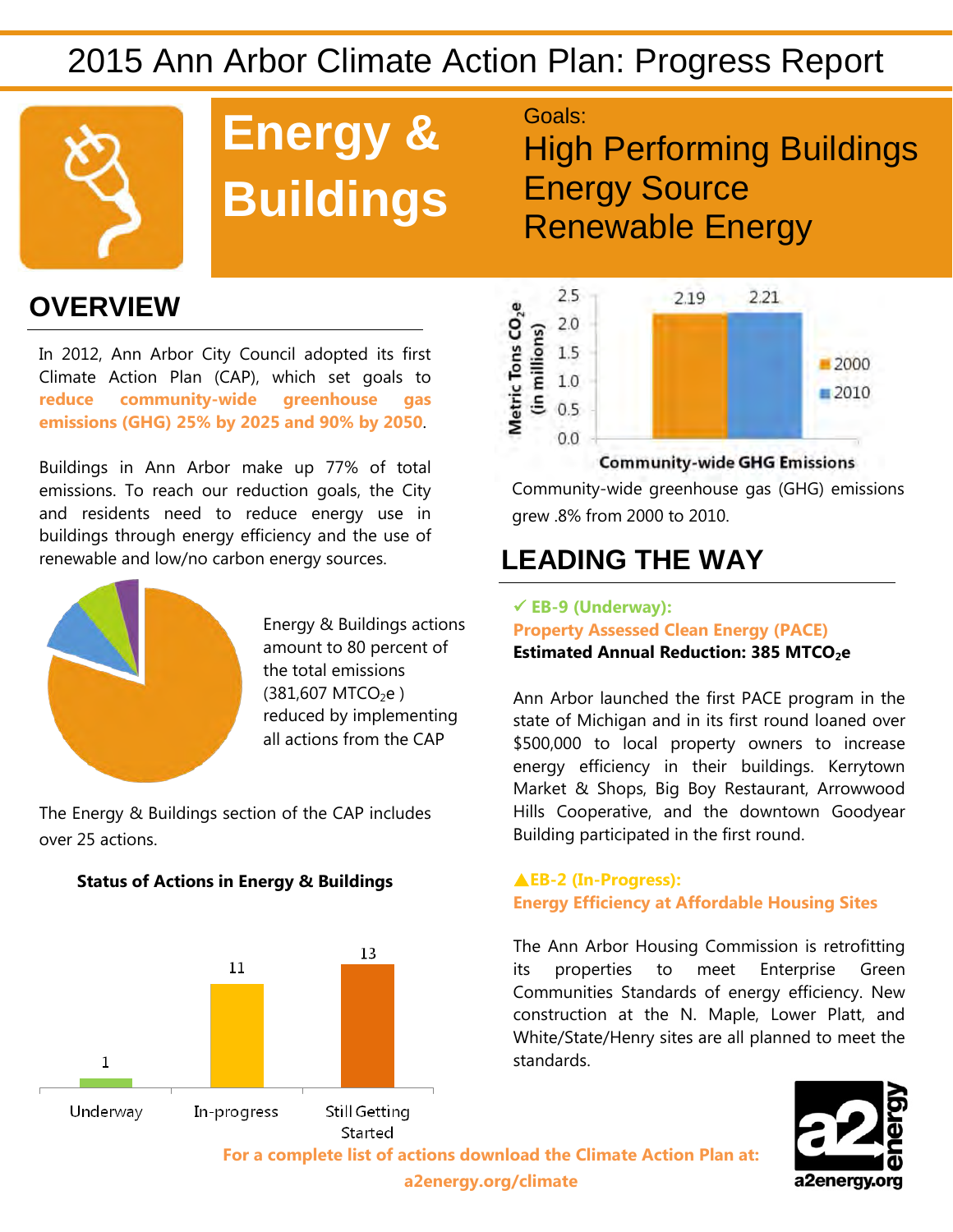#### **EB-10 (In-Progress): Rental Housing**

Ann Arbor's housing stock is 55.2 percent rental housing, which accounts for approximately \$29.5 million in energy costs annually. Through a Housing and Urban Development grant awarded to Washtenaw County in 2012, the City launched an effort to reduce energy efficiency in rental housing. The City directly impacted 492 units in over 100 buildings through benchmarking programs, surveys at the time of rental inspections, and a pilot program with DTE Energy. With \$40,000 in seed funding from the University of Michigan Dow Distinguished Awards for Sustainability, the City launched the a2energy Loan Fund for Rental Housing to help fund energy-related improvements in one-to-four unit rental properties across Washtenaw County.

#### **EB-19 (In-Progress): Community Biodigester**

Ann Arbor completed an initial biodigester feasibility study in 2014. As a result a biodigester project second phase and partner analysis was added to the City's capital improvement plan with an RFP being issued in 2015.

#### **EB-24 (In-Progress): Community Renewable Energy Projects**

Ann Arbor City Council unanimously passed a resolution to explore establishing a community solar pilot program. The City is working with Clean Energy Coalition and community members to increase options for solar power for residences and businesses.

### **KEY PARTNERS**

### **Ann Arbor Climate Partnership**

In partnership with the Ecology Center and Huron River Watershed Council, the City launched the Climate Partnership in 2013 with the help of a Partners for Place grant. The Climate Partnership brings together residents, business owners, city commissioners, and community partners to collaboratively implement the Climate Action Plan.

#### **DTE Energy Multi-Family Program**

In summer 2014, the City collaborated with the DTE Energy Multi-family program on a pilot program to expand the existing direct install energy efficiency upgrade program to include two- to five-unit properties. This pilot program installed energyefficiency upgrades at 98 units in 32 properties. The pilot resulted in estimated savings of 34,000 kWh and 2,600 Therms.

#### **Washtenaw County**

The Weatherization Assistance and Test and Tune Program are free programs offered by the US Department of Energy and DTE Energy. These programs are implemented through Washtenaw County and designed to help qualified residents lower their utility bills.

### **WHAT'S NEXT?**

**EB-2:** Investigate community solar installations at Ann Arbor Housing Commission sites **EB-9:** Finance round two of the PACE program **EB-10 & EB-11:** Update housing code revisions **EB-12:** Pilot building energy benchmark use in cityowned and volunteer commercial properties **EB-24:** Work with Clean Energy Coalition and partners on community solar opportunities



Ann Arbor's LEED Gold Municipal Center

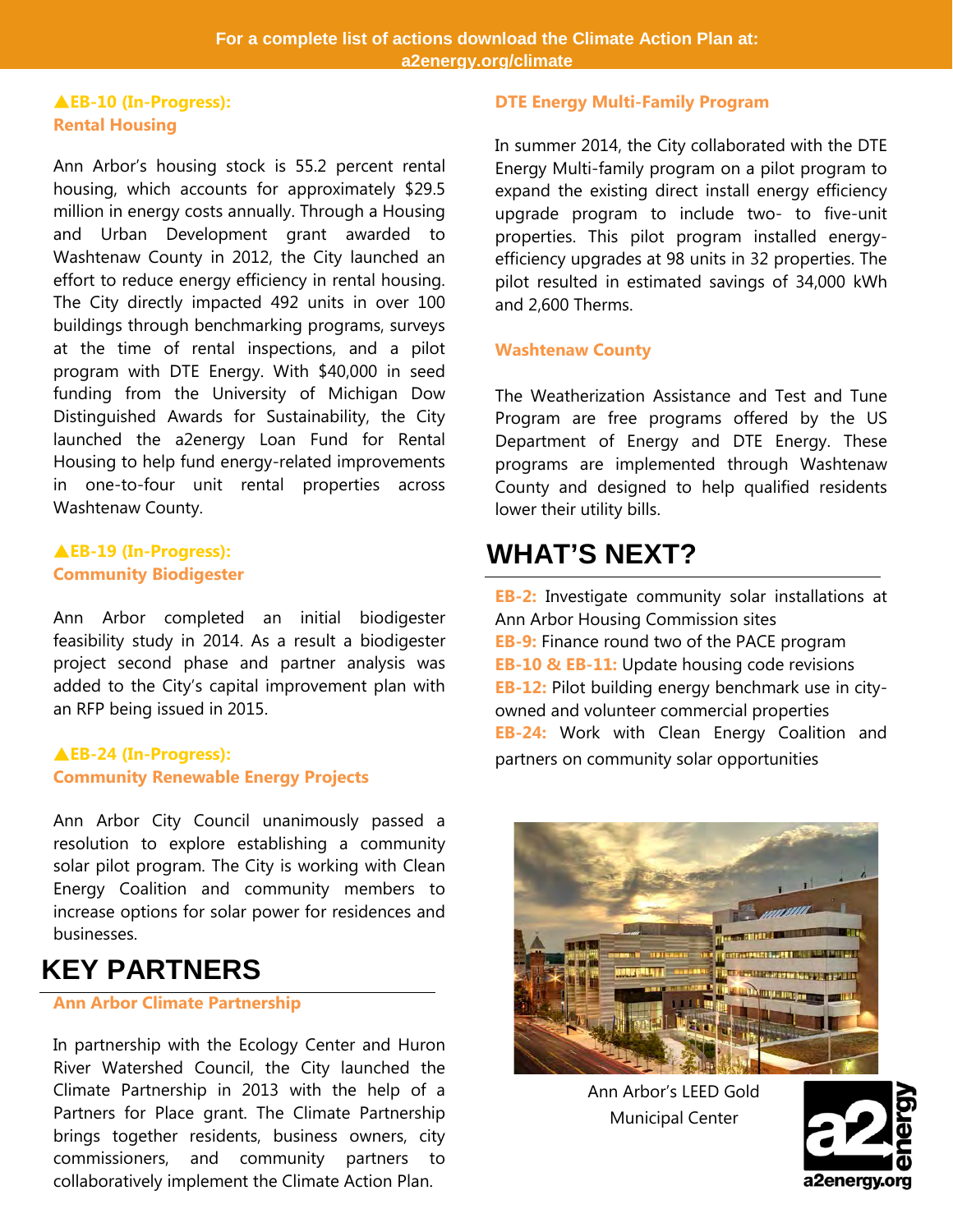

#### **Resource Management** Goals: Responsible Resource Use Local Food Healthy Ecosystems

In 2012, Ann Arbor City Council adopted its first Climate Action Plan (CAP), which set goals to **reduce community-wide greenhouse gas emissions (GHG) 25% by 2025 and 90% by 2050**.

The waste sector accounts for less than 1% of GHG emissions in Ann Arbor, but this does not account for all upstream impacts of producing materials. Reducing waste sent to landfills and effectively preserving and enhancing our natural systems, such as the urban forest and key watershed areas, mitigate climate impacts to the community.



Resource Management actions amount to 7 percent of the total emissions (35,522 MTCO<sub>2</sub>e) reduced by implementing all actions from the CAP

### **OVERVIEW LEADING THE WAY**

 **RM-1 (Underway): Green Streets Policy**

In 2014, Ann Arbor City Council adopted a Green Streets Policy that sets stormwater infiltration standards for public street construction and reconstruction.

 **RM-25 (Underway): Urban and Community Forest Management Plan**

In 2014, City Council adopted Ann Arbor's first Urban and Community Forestry Management Plan, which sets targets to achieve different tree canopy goals for each land use category. The City is undertaking several programs to maintain and improve the health and condition of trees. For example, the Citizen Pruner program trains volunteers on how to prune young trees to develop strong structure and proper form. The Plan acknowledges a changing climate is altering favorable species in our region.



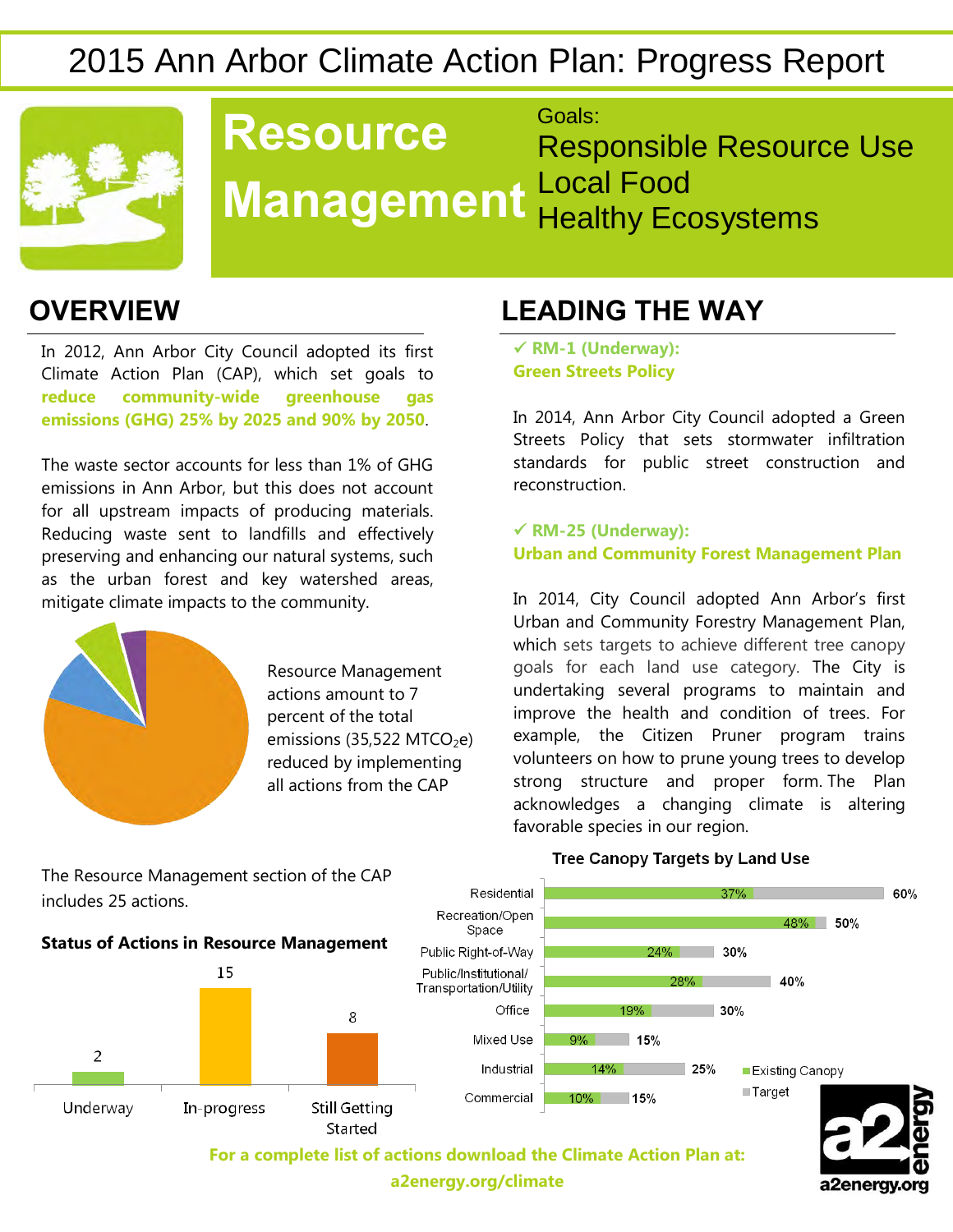### **RM-6 (In-Progress): Waste Less: Solid Waste Resource Plan**

City Council approved the Waste Less: Solid Waste Resource Plan in 2013. The plan identifies strategies to work towards zero waste and to increase citywide waste diversion to 40%. The City surpassed this target in 2013 and 2014.

#### **RM-18 (In-Progress): Zero Waste Events**

The Waste Less: Solid Waste Resource Plan recommends that all city-sponsored events are zero waste. The 2015 Ann Arbor Green Fair was a zero waste event. Recycle Ann Arbor also received a \$19,500 grant from the Michigan Department of Environmental Quality to expand the number of zero waste events in Ann Arbor.

### **RM-19 (In-Progress): Increased Recycling**

The City is working with Recycle Ann Arbor on a pilot to increase recycling rates in multi-family rental properties. Multi-family properties have the lowest recycling rates and since Ann Arbor is over 50% rental housing, offer a significant opportunity to improve community-wide recycling.

### **RM-22 (In-Progress): Organics Management Plan**

In May 2015, Ann Arbor City Council allocated \$100,000 to develop a comprehensive organics management plan.

### **KEY PARTNERS**

### **Washtenaw County Water Resources Commission**

Through programs like the Master Rain Gardener program, the Washtenaw County Water Resources Commission is helping to reduce stormwater runoff and improve water quality. The Master Rain Gardener program trains residents on how to build and maintain residential rain gardens.

### **Washtenaw County Food Policy Council**

Established in 2012, the Washtenaw County Food Policy Council has a mission to increase and preserve access to safe, local and healthy food for all residents of Washtenaw County. The council is appointed by the Washtenaw County Board of Commissioners. One of the current efforts of the council is reduce food waste and packaging.

#### **Recycle Ann Arbor**

Recycle Ann Arbor runs the curbside recycling collection program, operates the ReUse Center, and the drop-off station, which accepts hard-to-recycle items, like Styrofoam and electronics.

### **WHAT'S NEXT?**

**RM-13:** Washtenaw County Food Policy Council's Waste & Packaging policy action team focuses on packaging waste

**RM-15:** Evaluation of downtown zoning premiums underway

**RM-20:** Ann Arbor Climate Partnership and Environmental Commission discussing construction and demolition ordinances

**RM-15:** Preservation of farmland and local food production through the greenbelt program



Residential Rain Garden

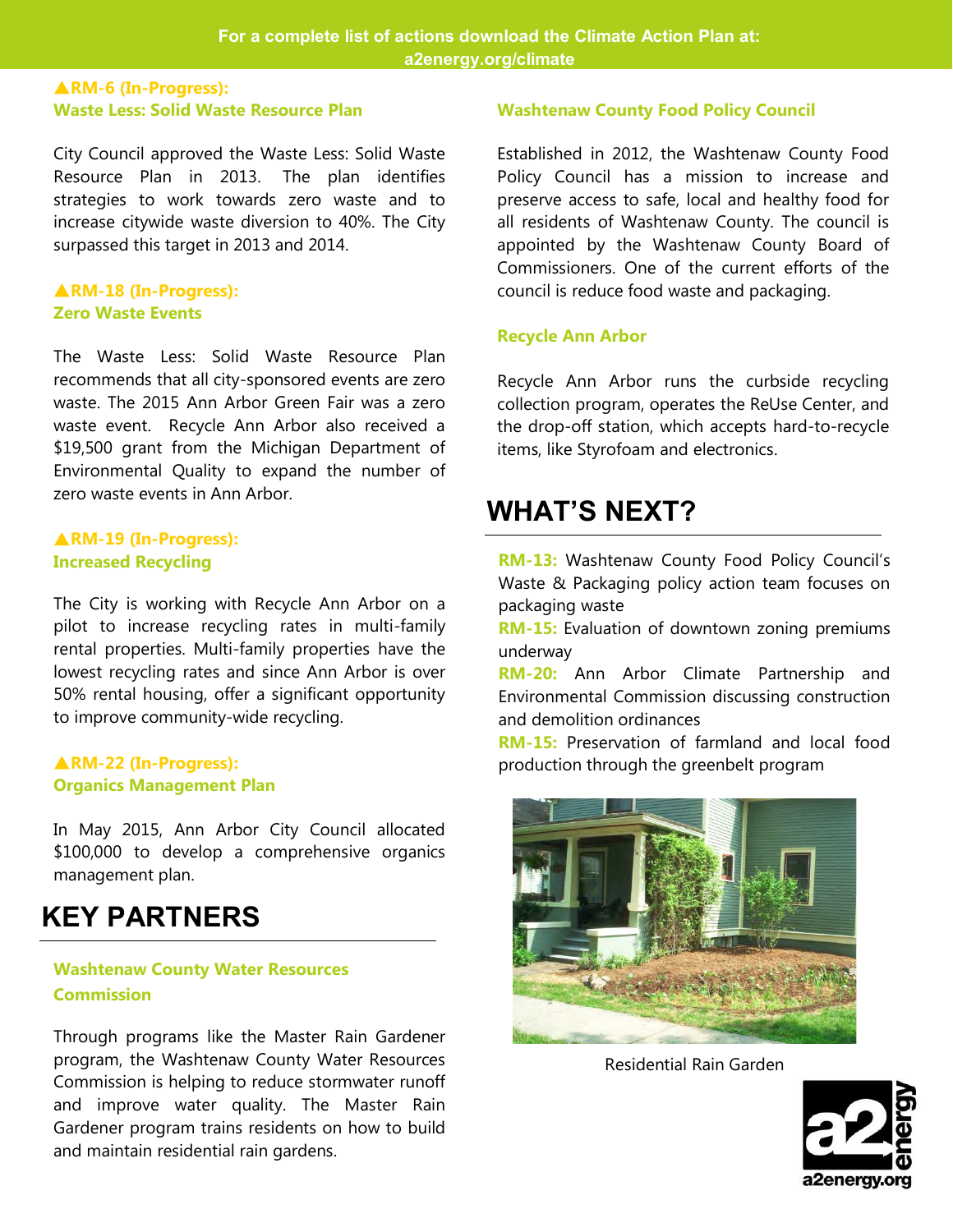

# **Land Use & Access**

In 2012, Ann Arbor City Council adopted its first Climate Action Plan (CAP), which set goals to **reduce community-wide greenhouse gas emissions (GHG) 25% by 2025 and 90% by 2050**.

The transportation sector accounts for 22% of greenhouse gas (GHG) emissions in Ann Arbor. Reducing vehicle miles traveled (VMT), encouraging more compact patterns of developing, and creating more transportation options, like buses and bike infrastructure, will lower GHG emissions in this sector.



Land Use & Access actions amount to 9 percent of the total emissions (44,102  $MTCO<sub>2</sub>e$ ) reduced by implementing all actions from the CAP

The Land Use & Access section of the CAP includes over 20 actions.



Goals:

Integrated Land Use Transportation Options Sustainable Systems

### **OVERVIEW LEADING THE WAY**

 **LU-8 (Underway): Bike Share Program**

ArborBike, a community bike share program, launched in the summer of 2014 with 14 stations and 125 bikes. The bike share program was developed through the support and partnering of the Clean Energy Coalition, the University of Michigan, the City of Ann Arbor, and the Ann Arbor Area Transportation Authority (TheRide).

 **LU-12 (Underway): Enhanced Transit Service**

In 2014, Ann Arbor, Ypsilanti, and Ypsilanti Township residents approved a mill tax increase to expand transit services through the TheRide. Expanded services include later service on routes, new routes, and more frequent service. Currently, over 90% of residents in Ann Arbor and Ypsilanti are located within 1/4 mile of a TheRide stop. The 1/4 mile access goal for transit is also part of CAP strategy LU-17.

### **LU-18 (Underway): Electric Vehicles**

The Drive Electric Ann Arbor Partnership formed in 2014 and supports wider adoption of electric vehicles in the community. The partnership includes the Downtown Development Authority, local nonprofit and advocacy organizations, DTE, University of Michigan, and local businesses.

a2energy.org

**a2energy.org/climate**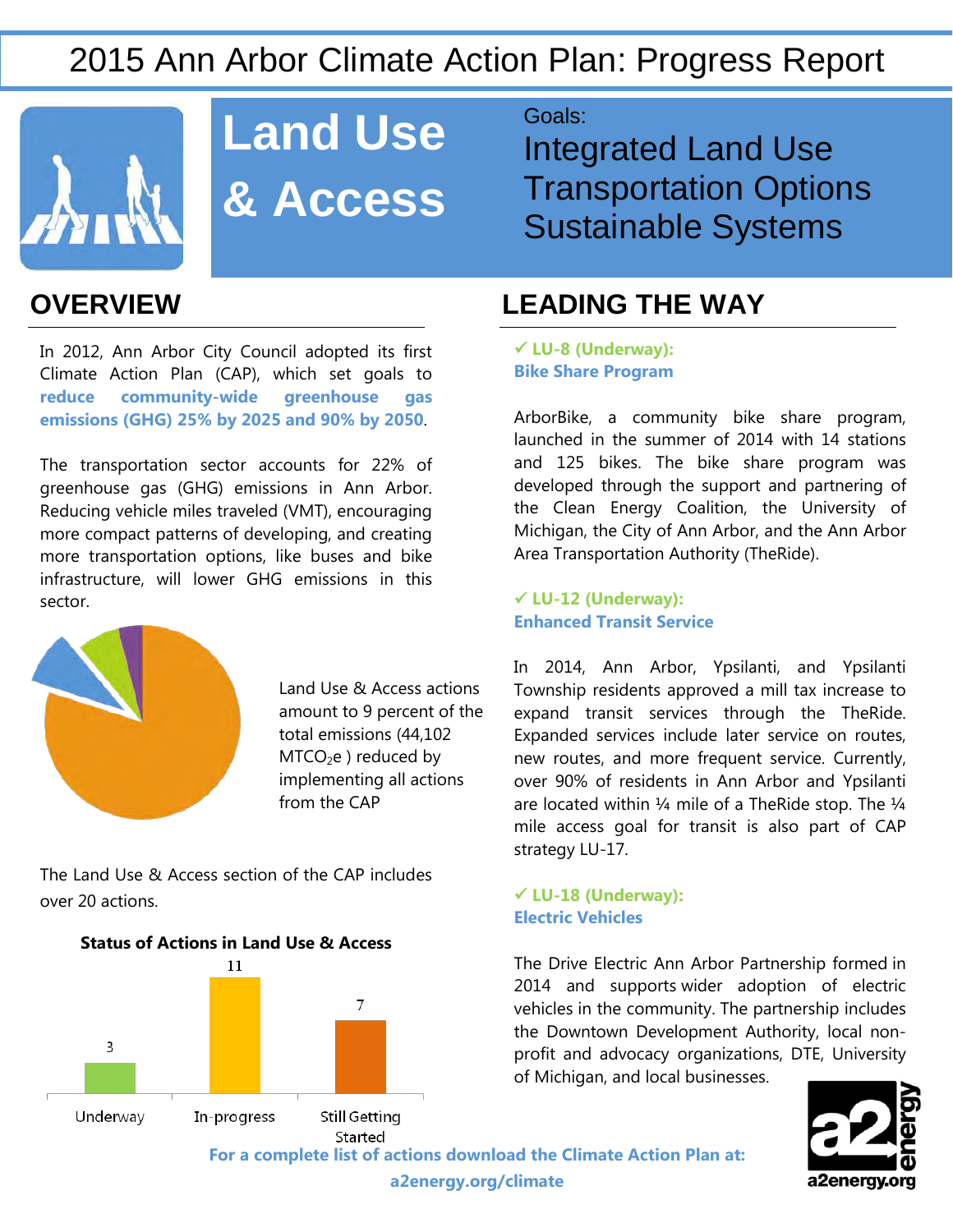### **LU-1 (In-Progress): Regional Approaches to Land Use**

Reimagine Washtenaw is a multi-jurisdictional planning effort to improve land use and transportation along the Washtenaw Avenue corridor. It includes the four communities that have frontage along the corridor: the City of Ann Arbor, the City of Ypsilanti, Pittsfield Charter Township, and Ypsilanti Charter Township.

#### **LU-4 (In-Progress): Downtown Zoning Amendments**

The Downtown Zoning Premium Evaluation is an effort to determine if the current premium options offered in the City's Zoning Ordinance reflect needs and goals for downtown Ann Arbor, especially with regard to housing affordability, energy efficiency, and quality design.

### **LU-9 (In-Progress): Connector Study**

TheRide, the City of Ann Arbor, the Ann Arbor Downtown Development Authority, and the University of Michigan are collaborating on a connector study to develop a plan for highcapacity transit (e.g., bus, bus rapid transit, light rail, or automated guideway) in an arc from northeast to south Ann Arbor.

### **KEY PARTNERS**

### **Ann Arbor Area Transportation Authority (TheRide)**

TheRide manages public transit systems in the Ann Arbor area, including Ann Arbor, Ypsilanti, and Ypsilanti Township. TheRide is a partner on the Connector Study and is engaged in the Ann Arbor Climate Partnership. In 2014, TheRide opened the new and improved Blake Transit Center in downtown Ann Arbor.

### **Ann Arbor Downtown Development Authority**

The Downtown Development Authority (DDA) is a leader in installing electric vehicle (EV) charging stations in downtown parking sites. Over 20 EVcharging stations have been installed to date. The DDA also maintains a website of EV charging station locations and availability.

#### **getDowntown Program**

The getDowntown Program provides commuting programs and services to employees and employers in downtown Ann Arbor. Programs and services include the Commuter Challenge, bike locker rentals, [Zipcars](http://www.getdowntown.org/Zipcar), and the go!pass program, which provides unlimited TheRide passes for downtown employees.

### **WHAT'S NEXT?**

**LU-9:** Start of Regional Transit Authority open houses for regional rail discussions and ongoing Ann Arbor Station evaluation

**LU-16:** Ann Arbor Climate Partnership's first celebration season focused on encouraging sustainable transportation

**LU-18:** Participate in National Drive Electric Week in September

**LU-19:** Develop Street Design Manual in partnership with the DDA



Bike rack on TheRide bus

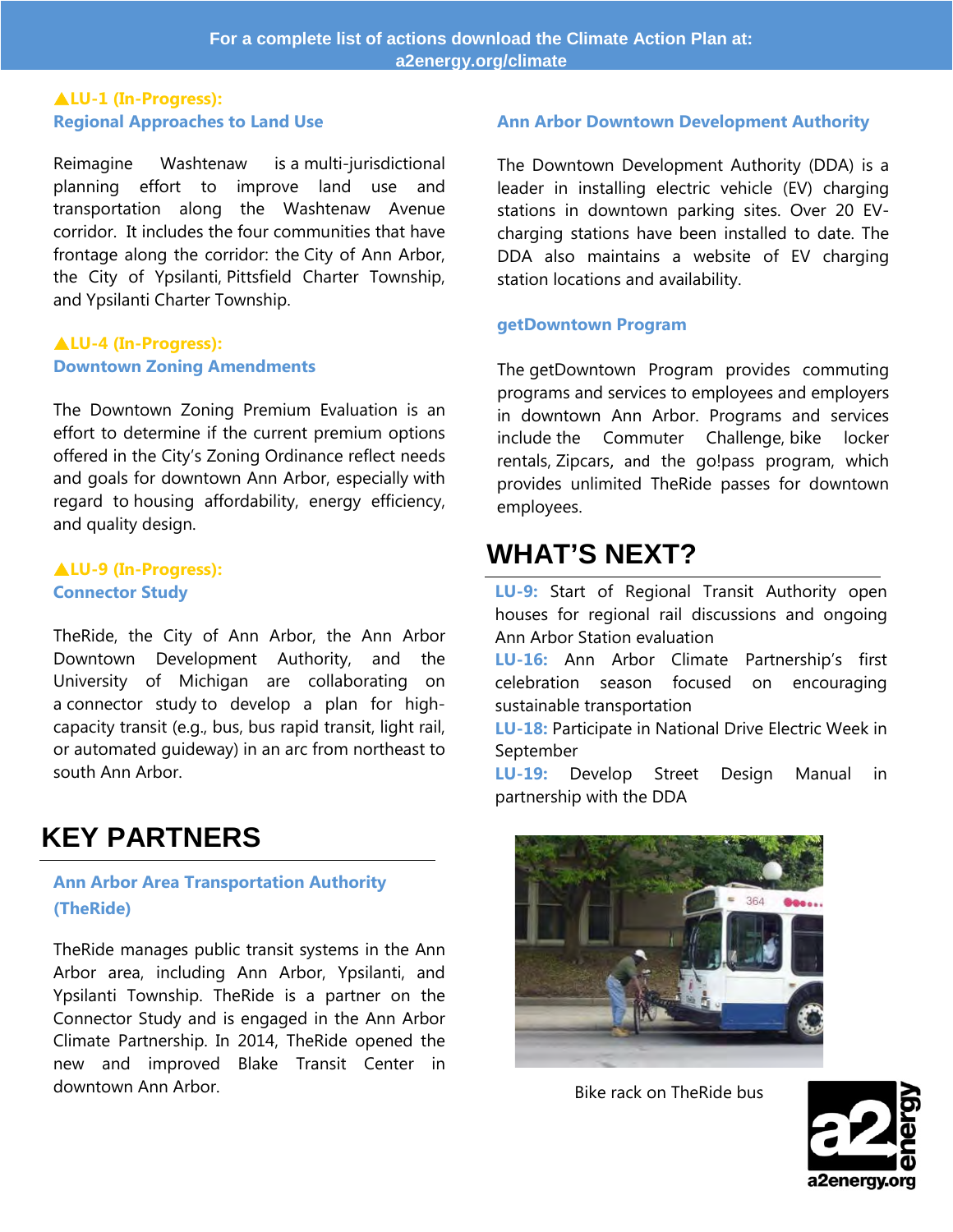

# **Community Engals: & Health**

Engaged Community Safe Community

In 2012, Ann Arbor City Council adopted its first Climate Action Plan (CAP), which set goals to **reduce community-wide greenhouse gas emissions (GHG) 25% by 2025 and 90% by 2050**.

Reducing greenhouse gas (GHG) emissions in Ann Arbor contributes to a safer and healthier community. Meeting the goals set in the CAP also depend on a strong community engagement.



Community & Health actions amount to 4 percent of the total emissions  $(18,577$  MTCO<sub>2</sub>e) reduced by implementing all actions from the CAP

The Community & Health section of the CAP includes 13 actions.



### **OVERVIEW LEADING THE WAY**

 **CH-2 (Underway): a2energy.org**

The City and Clean Energy Coalition launched a2energy.org, a web-based outreach and education effort that promotes energy efficiency and the use of renewable resources to residents and businesses across the City of Ann Arbor. The website includes videos on local climate impacts, tips to save energy, and financing tools and links for property owners.

 **CH-8 (Underway): Green Infrastructure**

As part of a Green Streets Policy adopted in 2014, Ann Arbor is taking steps to increase green infrastructure communitywide, such as installing rain gardens along Miller Avenue. The City's Stormwater Model Calibration and Analysis Project helps the City of Ann Arbor identify aspects of the City's stormwater system that would benefit from improvement. The model will help drive datadriven, citizen-informed decisions about the best way to improve green and grey infrastructure systems. Preliminary model calibration was performed in 2012 using available data sources, additional calibration data was collected in 2013, and final model calibration and analysis using the collected information was completed in 2014. A report was released in early 2015.

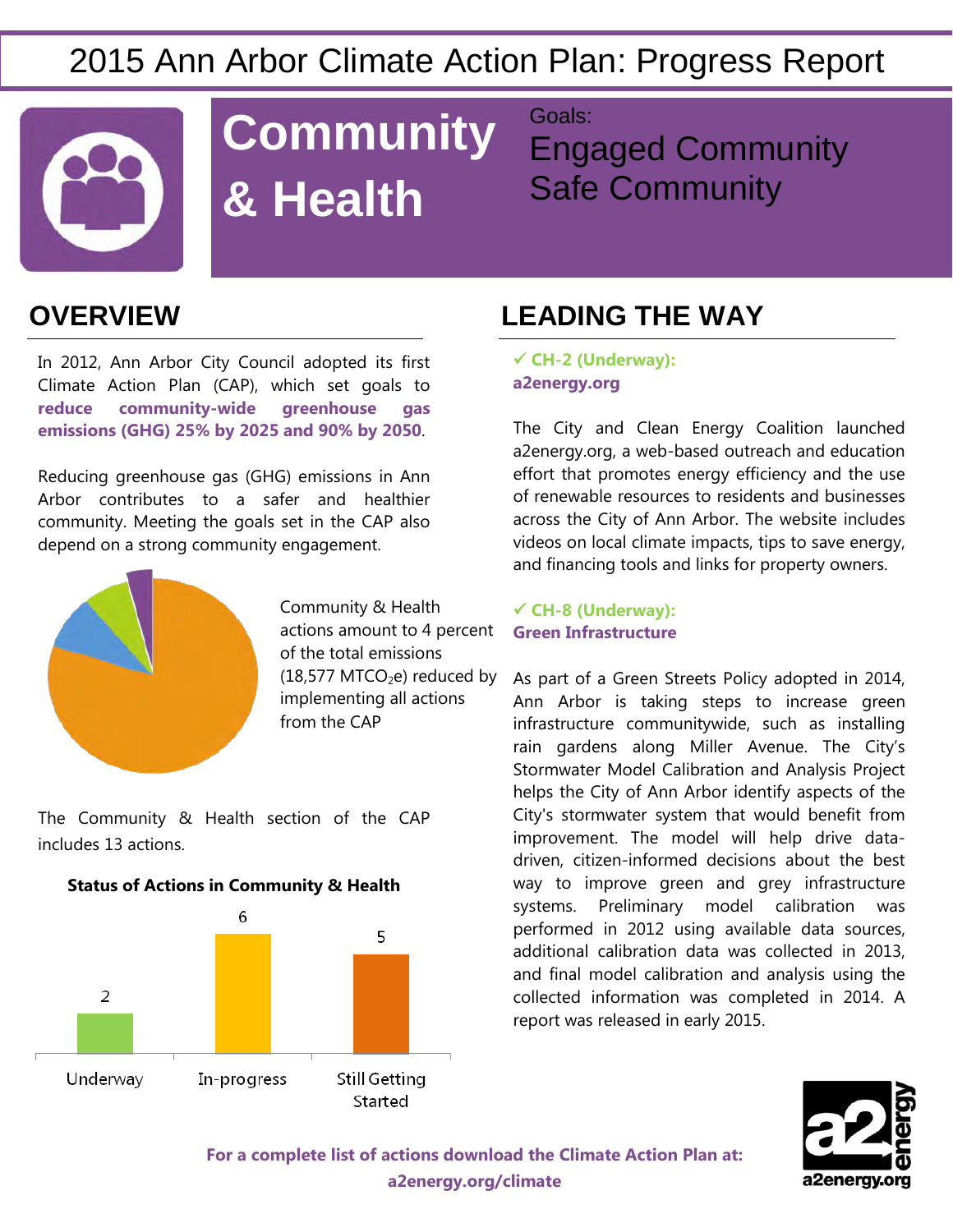### **CH-1 (In-Progress): Sustainable Funding for Community Energy Efficiency Program**

In 2014 and 2015, Ann Arbor City Council allocated budget dollars to support community-facing climate action programs. The Energy Commission also formed a subcommittee to research sustainable funding mechanisms used in communities to further energy efficiency.

### **CH-6 (In-Progress): Ann Arbor Climate Partnership (A2CP)**

The Ann Arbor Climate Partnership brings together residents, business owners, city commissioners, and community partners to collaboratively implement the Climate Action Plan. The A2CP is working to encourage residents and businesses to take action to lower GHG emissions.

### **KEY PARTNERS**

### **Ecology Center**

The Ecology Center is a 42-year-old Ann Arborbased non-profit that spearheaded development of the city's recycling programs, park system, clean energy programs, sustainable transportation initiatives, greenbelt land preservation program, and other projects at the county, regional, and state levels. The Ecology Center coordinates Ann Arbor 350 and the A2CP which both aim to mobilize Ann Arbor residents to reduce the community's carbon footprint.

### **Michigan Department of Community Health**

The City and the Michigan Department of Community Health collaborated to conduct a health impact assessment of tree planting within Ann Arbor. The assessment evaluated potential health impacts to targeting tree planting in areas in the community with low-income and vulnerable populations. The contraction of the contraction of the contraction of the contraction of the contraction of the contraction of the contraction of the contraction of the contraction of the contraction of the contraction of

#### **Washtenaw County**

Climate impacts often relate to public health outcomes. While the City takes steps to improve the quality of life for residents, Washtenaw County Public Health is the lead agency on public health issues and outreach.

#### **Emergency Management**

The Office of Emergency Management coordinates City emergency planning for weather-related and other disasters, maintains an emergency operations center, conducts emergency preparedness training, and operates a citywide storm/tornado warning siren system.

### **WHAT'S NEXT?**

**CH-1:** Investigate funding mechanisms for community-facing energy efficiency programs **CH-2:** Work with A2CP to launch a community campaign targeted at lowering GHG emissions **CH-10:** Implement Urban and Community Forest Management Plan to increase tree canopy on public and private land and reduce urban heat island impacts

**CH-11:** Idling ordinance proposal from the Environmental Commission



Green Fair in June

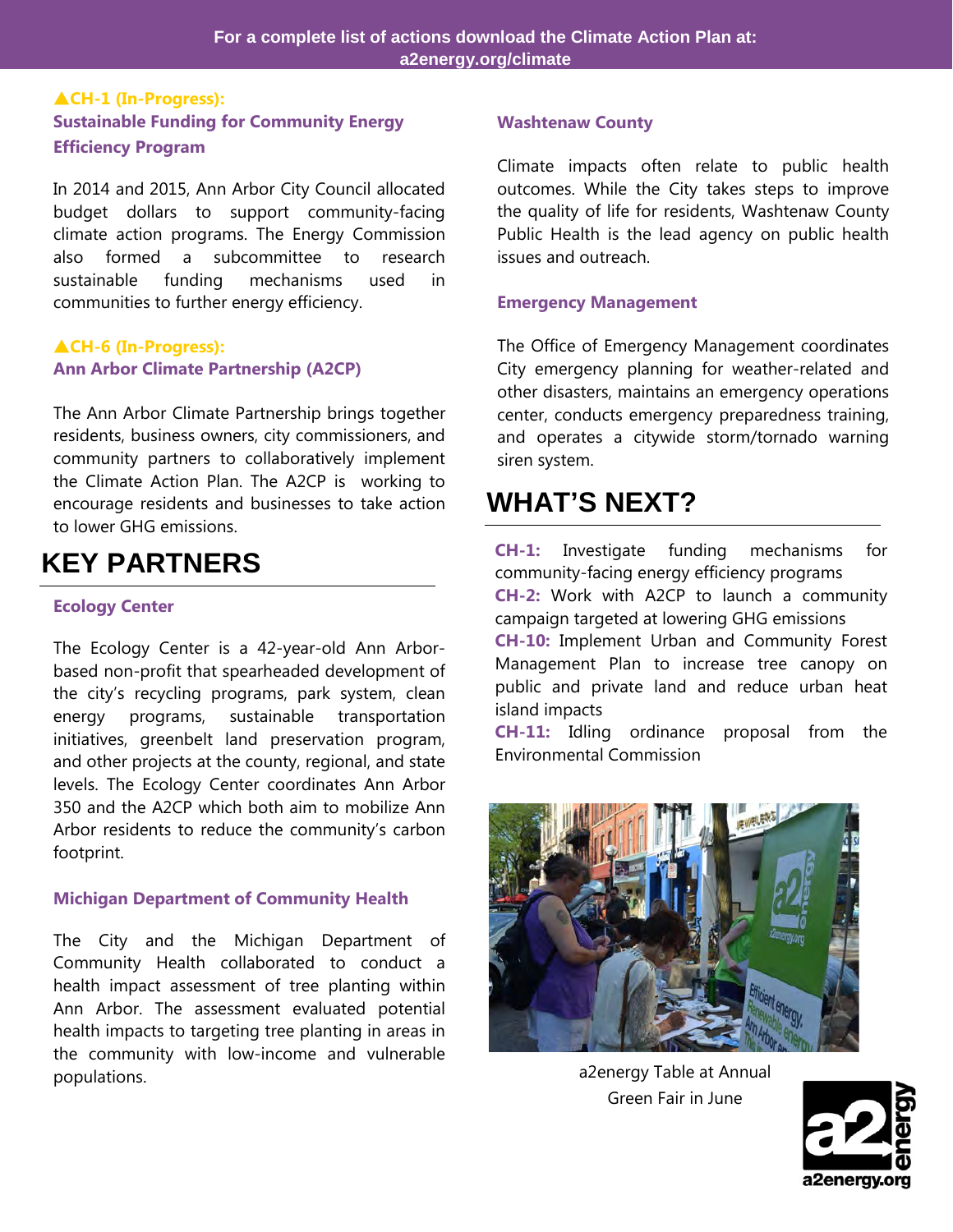

**Adaptation** Taking measures to prepare for unavoidable climate change

Adaptation refers to the need to adapt to the inevitable impacts of climate change, regardless of future greenhouse gas (GHG) emission reductions. Ann Arbor's Climate Action Plan (CAP) recommends pursuing both mitigation actions – to reduce GHG emissions – and adaptation actions – to adapt to expected and experienced climate impacts.

### **Expected Climate Impacts for Ann Arbor:**

- Warmer average temperatures
- Warmer low and nighttime temperatures
- More potential for extreme heat and drought
- Shorter winters
- More total precipitation
- More severe precipitation events

According to Great Lakes Integrated Sciences and Assessments, annual precipitation in Ann Arbor increased 25% over the last 30 years compared to the previous 30 years. The frequency of extreme storms also increased 38% in this same timeframe. Climate impacts will impact city services and both natural and constructed infrastructure systems.

Undertaking adaptive strategies will make Ann Arbor more resilient to local climate impacts. For instance, increasing the capacity of green infrastructure, including more rain gardens and more tree canopy, will better prepare Ann Arbor for larger storm events. Increasing infiltration and detention of stormwater in extreme events decreases runoff to the river, which mitigates flooding and improves water quality.

### **OVERVIEW LEADING THE WAY**

Ann Arbor's CAP identifies five adaptation strategies to better prepare the community for changes in the local climate.

**1. Implement "No Regrets" Adaptation Actions** "No regrets" adaptation refers to actions that, when implemented, have benefits both under current climate conditions and under potential future conditions.

 **Wet Weather Technical Advisory Group (Underway):** 

In 2014, the City formed the Wet Weather Technical Oversight Advisory Group (TOAG) to advise and provide technical expertise and feedback to the City and Washtenaw County Water Resource Commissioner on overlapping wet weather projects, including the Stormwater Model Calibration and Analysis, the Upper Mallets Stormwater Conveyance Study, and the Sanitary Sewer Wet Weather Evaluation.

### **Drive Electric Ann Arbor Partnership (Underway):**

As a collaborator in the Drive Electric Ann Arbor Partnership, the City is working to increase electric vehicle (EV) infrastructure across the city. Increasing EV infrastructure and encouraging the inevitable shift to EVs will increase public health conditions by improving air quality and reducing GHG emissions.



**For a complete list of actions download the Climate Action Plan at:**